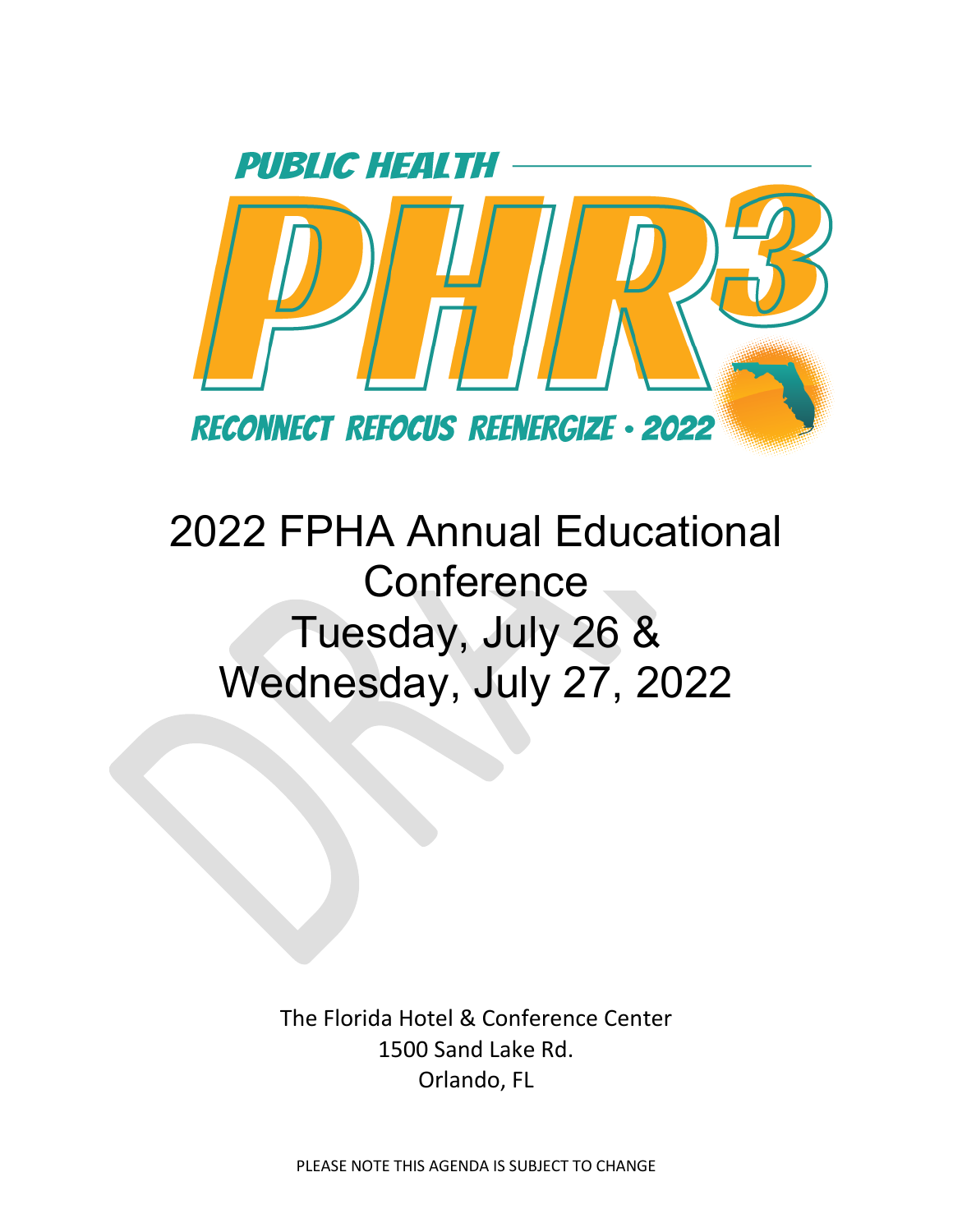| $10:00$ AM $- 12:00$ PM              | <b>Annual Educational Conference Committee</b><br><b>Legacy South 2</b> |  |  |
|--------------------------------------|-------------------------------------------------------------------------|--|--|
| $12:00 \text{ PM} - 4:00 \text{ PM}$ | <b>FPHA Board of Directors Meeting</b><br><b>Legacy South 2</b>         |  |  |
| $12:00 \text{ PM} - 4:00 \text{ PM}$ | <b>Exhibitor Set Up</b><br>Mezzanine                                    |  |  |

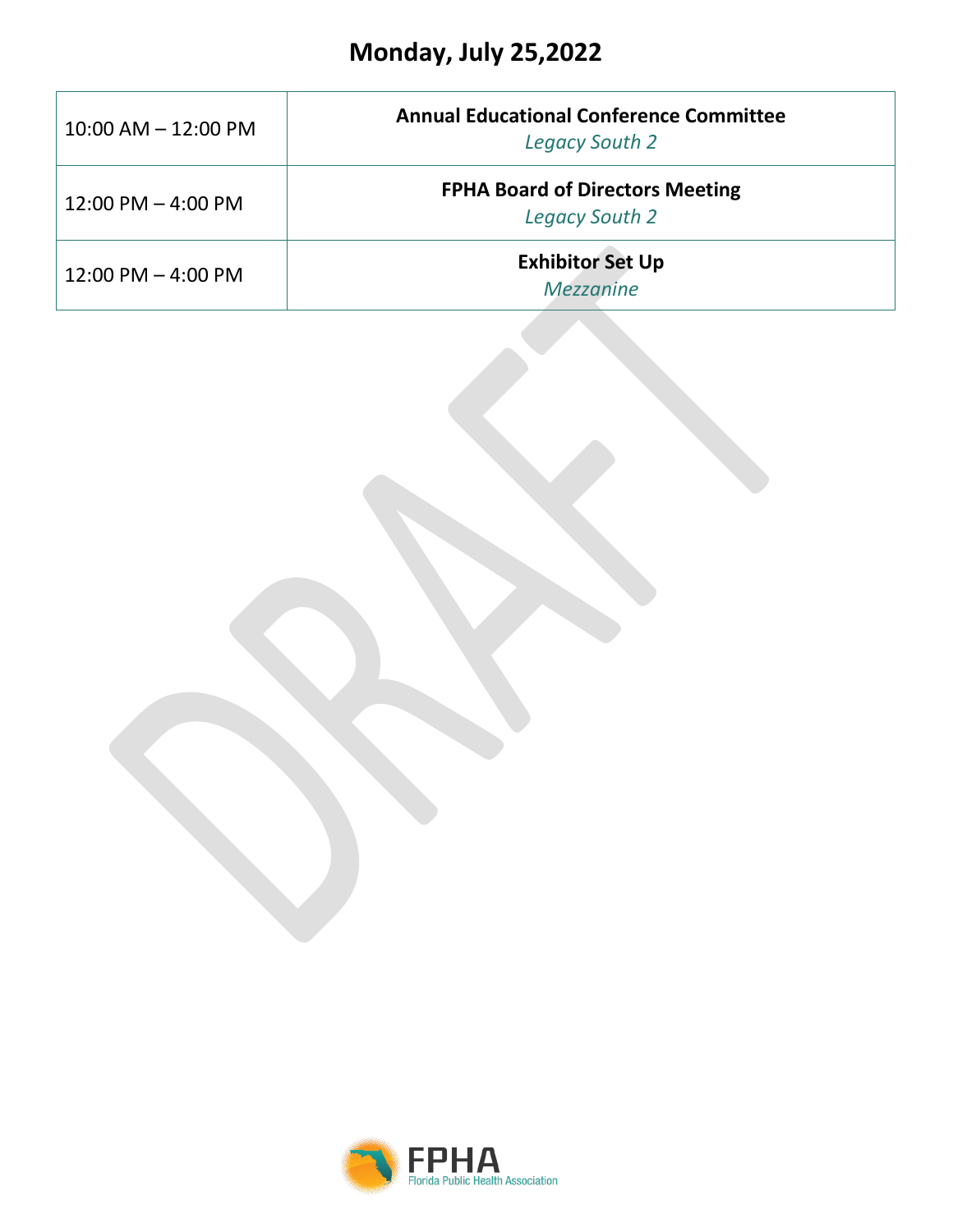## **Tuesday, July 26, 2022**

| $7:00 - 7:30$ AM     |                                                                                                                                                                                     | <b>Exhibitor and Poster Set-Up</b>                                                                                                                                      |                                                                                                                                                                                                   |  |
|----------------------|-------------------------------------------------------------------------------------------------------------------------------------------------------------------------------------|-------------------------------------------------------------------------------------------------------------------------------------------------------------------------|---------------------------------------------------------------------------------------------------------------------------------------------------------------------------------------------------|--|
| $7:30$ AM $-5:00$ PM | <b>Registration Open</b>                                                                                                                                                            |                                                                                                                                                                         |                                                                                                                                                                                                   |  |
| $7:30 - 8:45$ AM     |                                                                                                                                                                                     | <b>Continental Breakfast</b><br><b>Coffee with Exhibitors, Posters</b>                                                                                                  |                                                                                                                                                                                                   |  |
| $8:45 - 9:00$ AM     | <b>Welcome and Opening Remarks</b><br><b>PHA President</b>                                                                                                                          |                                                                                                                                                                         |                                                                                                                                                                                                   |  |
| $9:00 - 10:00$ AM    | Alisha Cornell, DNP, MSN, RN<br><b>Letting Go and Living Life!</b>                                                                                                                  |                                                                                                                                                                         |                                                                                                                                                                                                   |  |
| $10:00 - 10:45$ AM   | <b>Networking Break</b><br><b>Visit Exhibits and Posters</b>                                                                                                                        |                                                                                                                                                                         |                                                                                                                                                                                                   |  |
| 10:45 -11:45 AM      | <b>Health Equity Breakout 1</b><br>Leveraging Social<br>Determinants of Health to<br>Enable Public Health Insights<br>Camille Cook, MPH                                             | <b>Health Promotion and Disease</b><br><b>Prevention Breakout 1</b><br>Feed Me Safely: Preventing<br>Shortages and Supply Issues<br>Mirine Richey                       | <b>Building a Public Health</b><br><b>Workforce Breakout 1</b><br>Curricular Innovations in<br>Interprofessional Education for<br>Undergraduate Pre-Health<br>Students<br>Dr. Josiah Alamu, Ph.D. |  |
| $12:00 - 1:30$ PM    | <b>Lunch and Lecture</b><br>Jason L. Salemi, PhD, MPH<br><b>USF College of Public Health</b>                                                                                        |                                                                                                                                                                         |                                                                                                                                                                                                   |  |
| $1:45 - 2:45$ PM     | <b>Health Equity Breakout 2</b><br><b>Understanding the Oral</b><br><b>Health Access Crisis in Florida</b><br>and Potential Approaches<br>Frank Catalanotto, DMD                    | <b>Health Promotion and Disease</b><br><b>Prevention Breakout 2</b><br><b>Breastfeeding Promotion for</b><br><b>Health Care Professionals</b><br>Latoya Appleton Kinsey | <b>Building a Public Health</b><br><b>Workforce Breakout 2</b><br>Introducing Students to Program<br>Planning in a Local Government<br>Setting<br><b>Erin Biggs</b>                               |  |
| $2:45 - 3:30$ PM     | <b>Networking Break</b><br><b>Visit Exhibits and Posters</b>                                                                                                                        |                                                                                                                                                                         |                                                                                                                                                                                                   |  |
| $3:30 - 4:30$ PM     | <b>Health Equity Breakout 3</b><br>HIV/AIDS health needs of<br><b>LGBTQ Brazilian Americans:</b><br>what we know and what we<br>need to know more of<br>Carlos A O Pavao, DrPH, MPA | <b>Health Promotion and Disease</b><br><b>Prevention Breakout 3</b><br>Newborn TOUCH: Help babies<br>cry less, sleep more and flourish.<br>Chris Lester                 | <b>Building Public Health</b><br><b>Workforce Breakout 3</b><br>Preparing Public Health Students<br>to Meet Workforce Demands<br>Through Outreach<br>Kristi Messer, DHSc, LCSW, MPH               |  |
| 4:30pm - 6:00 PM     | <b>President Receiption</b><br>Mezzanine - Cash Bar Only                                                                                                                            |                                                                                                                                                                         |                                                                                                                                                                                                   |  |